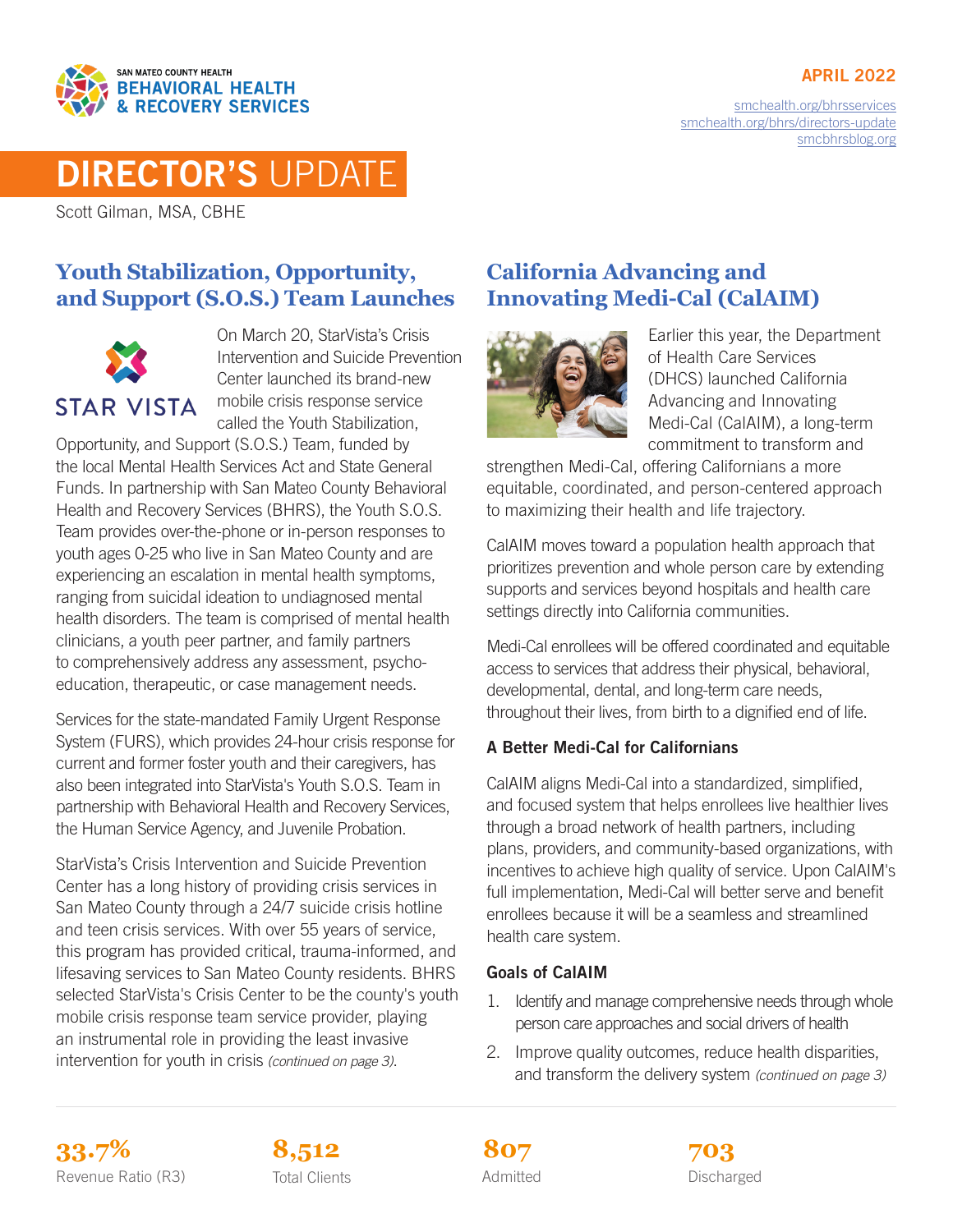# **Older Adults Transition from ACE County to Medi-Cal**

On May 1, undocumented residents in California age 50 or above will be eligible for free fullscope Medi-Cal. To ensure a smooth transition, the Health Plan of San Mateo (HPSM) will move all ACE County members in this age group to the new Medi-Cal program through passive enrollment. The transition period will last through June 30, 2022, when HPSM plans to have switched all eligible ACE County members to their new coverage. After the transition, members can either retain their prior ACE County primary care provider or choose from a wider network of providers and medical groups outside of San Mateo Health. They will also be autoenrolled in Medi-Cal Rx for prescription coverage and Denti-Cal for dental coverage as well as provided vision benefits offered under Medi-Cal.

Members with income above the threshold for free Medi-Cal (138% federal poverty level) will receive assistance from San Mateo Health's Health Coverage Unit in exploring other coverage options, including retaining their ACE County membership.

This change will affect an estimated 6,600 ACE County members. Those currently enrolled in the ACE Fee Waiver program are asked to ensure continuous enrollment into restricted Medi-Cal to facilitate more timely enrollment into fullscope coverage.

# **Congratulations**



**Shirley Chu, promoted to Clinical Services** Manager II of Crisis, Outreach, and Engagement services, where she had served as the work-out-of-class manager since December.

Shirley began her career in the helping profession as an outpatient mental health clinician at the San Francisco County's Children's Outpatient Clinic, providing treatment to children and youth with behavioral health issues and their families.

Her experience includes three years as the program director of a 24/7 mobile crisis response team for the San Francisco Department of Public Health, where she worked and partnered with various systems such as law enforcement, juvenile justice, the school district, the human services agency, residential facilities, psychiatric emergency services, and the inpatient hospital.

Prior to assuming her current role, Shirley served for 10 year as the Mental Health Supervising Clinician for the Total Wellness program which was recognized nationally by SAMHSA as being among the few high-performing grantees—with all enrollees reaching the top five percent in health outcomes at the end of the grant term.



#### Sitike Counseling Center

("Sitike"), a longtime BHRS partner, was honored at the 2022 Annual Business Awards, hosted by the South San Francisco Chamber of Commerce last month. Sitike

provides a range of outpatient services that support those impacted by the devastating effects of substance use and/or mental health disorders, and violence.

Sitike received this year's Special Recognition Award acknowledging them as an agency that exhibits trust, kindness, and offers a helping hand—a behind-thescenes everyday hero.

"While the past two years of the global pandemic have been heartbreaking in so many ways, one of the silver linings has been seeing the Sitike team on the frontlines supporting their neighbors and communities," said Keri Kirby, Sitike's Executive Director. "I could not be more proud of our team..."

## **BHRS Contractors' Association of San Mateo County**



The BHRS Contractors' Association of San Mateo County (Contractors' Association) has 23 nonprofit member agencies that contract and work in partnership with BHRS.

The Contractors' Association, whose motto is "We Do Better Together," is the clearinghouse for coordination and information between its member agencies and BHRS.

Its membership represents more than 900 staff members who provide mental health, substance use disorder treatment, housing, education, expressive arts, community-based and crisis intervention programs and services for all ages throughout the county. Prior to the pandemic, it provided programs and services to more than 16,000 residents annually. During the pandemic,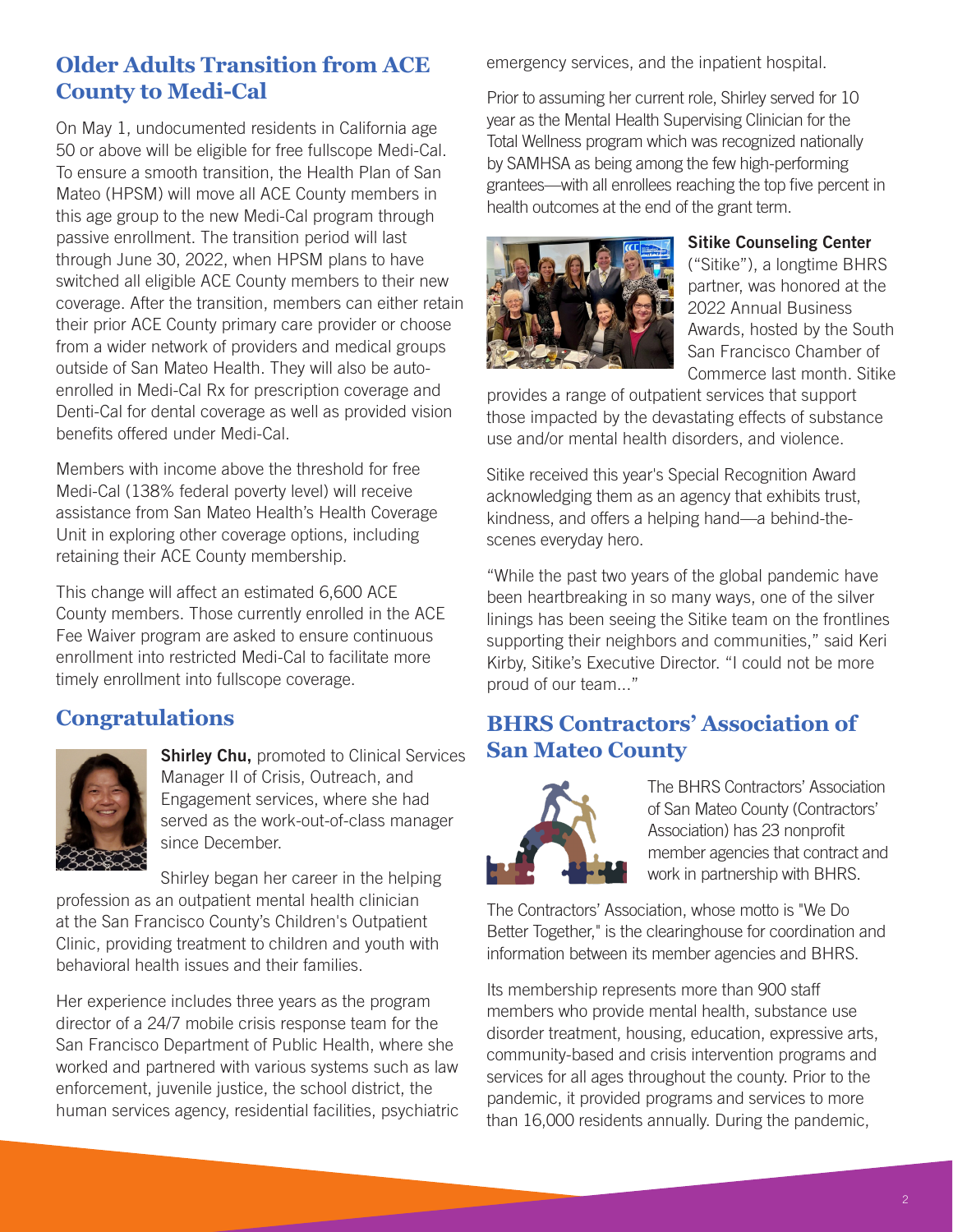demand for services increased, and the association's members have skillfully kept their doors open, tirelessly adapting to meet the needs of its clients and the community. Watch for future articles spotlighting these agencies. More on the member agencies, programs and services at [www.smccontractors.net](http://www.smccontractors.net) or contact Susan Cortopassi, Executive Director, [suesmcca@gmail.com](mailto:suesmcca%40gmail.com?subject=).

FY 21-22 Member Agencies: Arts Unity Movement • California Clubhouse • Caminar • Children Health Council • Daly City Youth Health Center • Edgewood Center for Children and Families • El Centro de Libertad • Felton Institute • Fred Finch Youth & Family Services • Free At Last • healthRIGHT360 • Heart & Soul, Inc.

• Horizon Services, Inc. • Mental Health Association of San Mateo County • Our Common Ground • Peninsula Family Service • Puente de la Costa Sur • Service League of San Mateo County • Sitike Counseling Center • StarVista • The Latino Commission • Voices of Recovery • Youth Service Bureaus

#### **Youth S.O.S Team** *(continued from page 1)*

Anyone can access this 24/7 service by calling StarVista's 24/7 Crisis Hotline at 650-579-0350 or the CAL Family Urgent Response System (FURS) line at 833-939-3877. All Youth S.O.S. services are free of cost.

The Center also provides suicide intervention services and programs for San Mateo County residents, including a 24-hour crisis hotline for all ages 650-579-0350, a mobile youth crisis response team, [online and text teen](http://www.sanmateocrisis.org)  [crisis support](http://www.sanmateocrisis.org), and educational presentations to the community and schools. [Learn more](https://star-vista.org/programs/crisis-center/).

#### **CalAIM** *(continued from page 1)*

through value based initiatives, modernization, and payment reform.

3. Make Medi-Cal a more consistent and seamless system for enrollees to navigate by reducing complexity and increasing flexibility.

#### CalAIM seeks to transform health care through:

Population Health Management - Managed care plans will be required to implement a whole-system, personcentered strategy that includes assessments of each enrollee's health risks and health-related social needs, focuses on wellness and prevention, and provides care management and transitions across delivery systems and settings. [Learn More](https://www.dhcs.ca.gov/CalAIM/Documents/CalAIM-PH-a11y.pdf) >>

Enhanced Care Management - Person-centered care management is provided to the highest-need Medi-Cal enrollees through in-person engagement where enrollees live, seek care, and choose to access services. [Learn More](https://www.dhcs.ca.gov/CalAIM/Documents/CalAIM-ECM-a11y.pdf) >>

**Community Supports** (also known as "In Lieu of Services") Managed care plans will begin offering "Community Supports," such as housing supports and medically tailored meals, which will play a fundamental role in meeting enrollees' needs for heath and health-related services that address social drivers of health. [Learn More >>](https://www.dhcs.ca.gov/CalAIM/Documents/CalAIM-CS-a11y.pdf)

New Dental Benefits - Expand key dental benefits statewide. [Learn More >>](https://www.dhcs.ca.gov/services/Pages/DHCS-CalAIM-Dental.aspx)

Behavioral Health Delivery System Transformation

Strengthen the state's behavioral health continuum of care and promote better integration with physical health care, improve access to behavioral health services, simplify funding, and support administrative integration of mental illness and substance use disorders treatment. [Learn More >>](https://www.dhcs.ca.gov/Pages/BH-CalAIM-Webpage.aspx)

Services and Supports for Justice-Involved Adults and Youth - Address poor health outcomes and disproportionate risk of illness and accidental death among justice-involved individuals. [Learn More >>](https://www.dhcs.ca.gov/CalAIM/Documents/CalAIM-JI-a11y.pdf)

Transition to Statewide Dual Eligible Special Needs Plans and Managed Long-Term Services and Supports Expand statewide coordination of all Medicare and Medi-Cal benefits for enrollees eligible for both programs while transitioning Medi-Cal to statewide managed longterm services and supports to better coordinate care, simplify administration, and provide a more integrated experience.

#### Standard Enrollment with Consistent Managed Care

**Benefits** - Expand the use of managed care plans and standardize benefits to provide enrollees with access to a consistent set of services, no matter where they live.

Delivery System Transformation - Explore other ways to improve care, including a long-term plan for foster youth, federal waivers for short-term residential treatment for enrollees with a Serious Mental Illness or Serious Emotional Disturbance, and full integration of physical health, behavioral health, and dental health in one managed care plan.

Learn more about [CalAIM](https://www.dhcs.ca.gov/CalAIM).